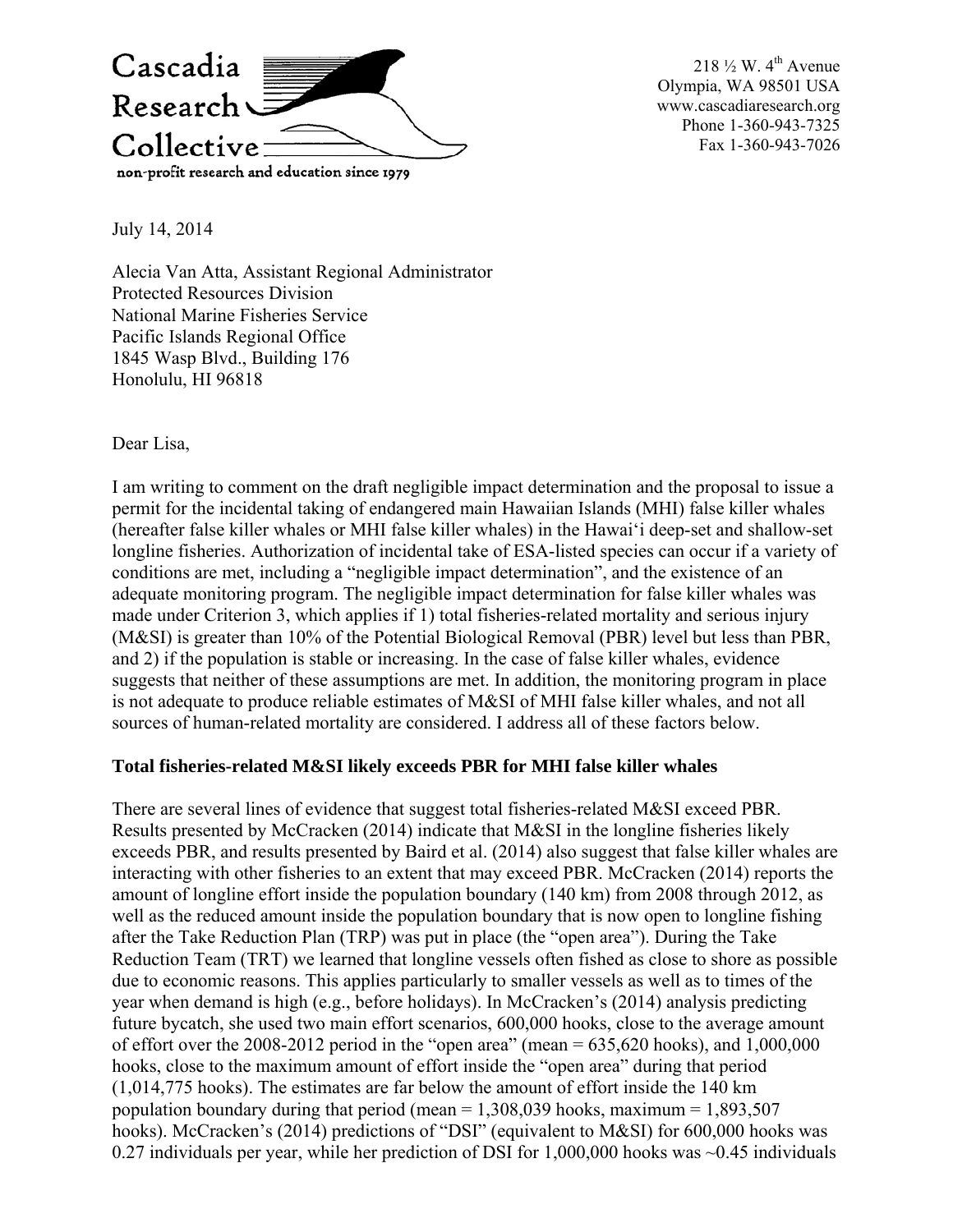per year. Note both of these estimates do not account for unidentified cetaceans that are hooked and break away with gear attached, even though some proportion of these individuals are likely false killer whales. The estimate of 0.45 individuals per year exceeds the PBR of 0.3 for MHI false killer whales. Given that a large proportion of the effort that previously occurred inside the 140 km boundary but outside of the "open area" is likely to be shifted offshore into the "open area", McCracken's (2014) prediction of 0.45 individual DSIs per year is more relevant to assessing whether total fisheries-related M&SI exceeds PBR.

Furthermore, based on prevalence of scars consistent with fisheries interactions, Baird et al. (2014) provide evidence that the individual rate of fisheries interactions for MHI false killer whales may exceed that for pelagic false killer whales, where M&SI is known to exceed  $PBR<sup>1</sup>$ . In addition, there is a sex bias in fisheries-related scarring for MHI false killer whales; all sexed individuals with scars consistent with fisheries interactions were females. This bias suggests that estimates of M&SI may be negatively biased – if a female involved in a fatal fisheries interaction has a dependent calf, it is probable the calf may not survive, thus effectively resulting in two mortalities.

Evidence of fisheries interactions with non-longline fisheries comes from a MHI false killer whale that stranded in October 2013 with five fish hooks in the stomach, at least three of which were hook types not used in the longline fishery. Combined with observations of depredation in nearshore fisheries (reviewed in Oleson et al. 2010), this indicates that at least some proportion of fisheries interactions for this population are not with longline fisheries. While histopathology results did not implicate hook ingestion as a cause of death of that individual (K.L. West, unpublished data), Wells et al. (2008) noted that mortality of bottlenose dolphins from ingested fishing gear was not immediate, and may occur when animals attempt to regurgitate ingested gear that may then embed in the throat, mouth, or goosebeak. Thus whether the stranded animal did or did not die because of the hooks is not relevant to the issue of whether interactions with non-longline fisheries may lead to M&SI.

Under Criterion 3 of a negligible impact determination, it notes that "as M&SI approach the PBR level, NMFS must consider the importance of uncertainties in such elements as [ ] fisheriesrelated mortalities". The multiple lines of evidence noted above indicate that total fisheriesrelated M&SI likely exceeds PBR.

## **There is no evidence the MHI false killer whale population is stable or increasing**

Oleson et al. (2010) summarize a variety of evidence that indicate that the MHI false killer whale population declined between the late 1980s and the early 2000s. Subsequent to that review, Silva et al. (2013) analyzed sighting data from Maui County from 1995 through 2011. They report that "the number of sightings per hour of effort across all three methods of data collection suggest that the rate of encounter of false killer whales in leeward Maui County waters in 1995 was over five times greater than in 2011. Despite some variation through the years, our data strongly supports the hypothesis of a population decline". While our understanding of population size for

<sup>&</sup>lt;sup>1</sup>Statistical analyses subsequent to the preparation of the Baird et al. (2014) document show that MHI individuals have significantly higher levels of scarring consistent with fisheries interactions than either pelagic or NWHI false killer whales (Fisher's exact test,  $p = 0.032$ ). In addition, the sex bias in individuals with scarring consistent with fisheries interactions is also significant (Sign test,  $p = 0.016$ ). A copy of a manuscript submitted for publication with these analyses (Baird et al. submitted) is provided as an attachment.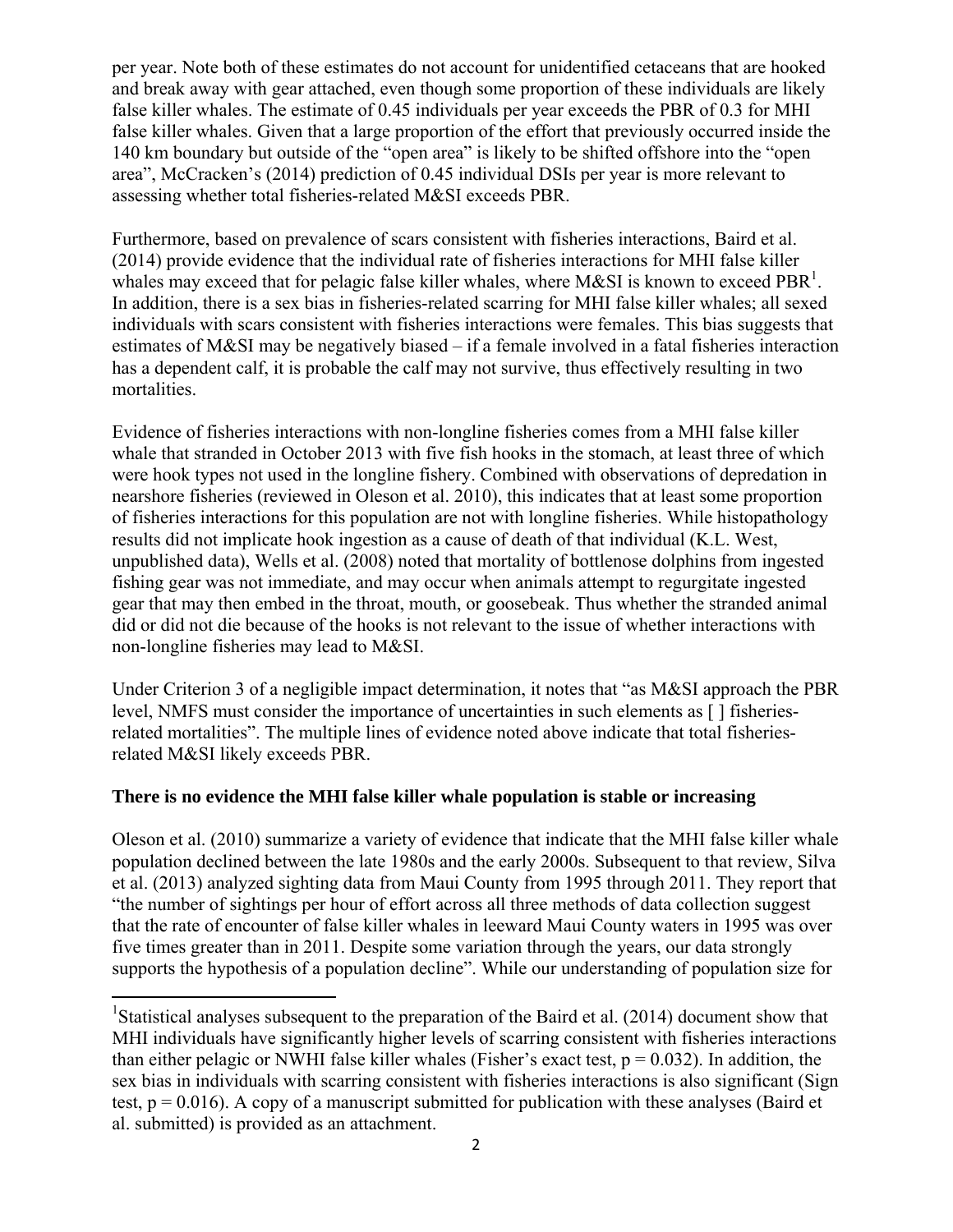MHI false killer whales is improving over time as continued research has identified the existence of strong social groupings within the population (Baird et al. 2012), it cannot be concluded from preliminary mark-recapture abundance estimation based on photo-identification (Baird et al. 2013) that the population is either stable or increasing.

## **The monitoring program in place is inadequate for estimating M&SI of MHI false killer whales**

In terms of the existence and adequacy of a monitoring program, the Federal Register notice for the proposal notes that "levels of observer coverage vary over time but are adequate to produce reliable estimates of M&SI of ESA-listed species". While this statement is likely true for other ESA-listed species considered in the proposal (e.g., humpback whales, sperm whales), this statement is incorrect in regards to MHI false killer whales. With species whose distribution broadly overlaps the area of longline fishing (e.g., humpback whales, sperm whales), and with relatively large values for PBR (humpback whales 61.2; sperm whales 10.2) the 20% observer coverage in the deep-set longline fishery should be sufficient to assess whether takes are close to or exceed PBR with reasonable confidence. However, as the size of the area of overlap between the fishery and the population in question shrinks, the total amount of effort decreases and the likelihood of sufficient observer coverage to provide reasonably precise estimates of bycatch also decreases. Given the small PBR for MHI false killer whales (0.3 individuals per year), and the relatively small overlap between the fishery and the populations' range, there is insufficient observer coverage within the "open area" to produce a reliable estimate of longline M&SI for the MHI population. An assessment of the amount of observer coverage within the "open area" relative to the amount of fishing effort is required, as is an analysis to determine the sample size of observer coverage required within that area to have a reasonable probability of detecting bycatch that may approach or exceed PBR for the MHI false killer whale population. In addition, given the evidence for interactions with nearshore fisheries outlined above, efforts should be made to monitor bycatch in nearshore fisheries.

## **All other potential sources of human-related M&SI are not considered**

The draft negligible impact determination notes that "the total human-related M&SI calculated to make a negligible impact determination for this authorization include all human sources, such as commercial fisheries and ship strikes". One additional source of human-related mortality is not considered however, i.e., mortality from impacts of persistent organic pollutants. Bachman et al. (2014) present results from analyses of a MHI false killer whale that stranded in 2010; at the time of their analyses the only MHI false killer whale that had been necropsied. This individual, a 24 year-old female, was considered "highly contaminated", with "concentrations of ∑PCBs and ∑DDTs well above the range of other free-ranging adult females" from the same population (Ylitalo et al. 2009). This individual had  $\Sigma$ PCBs of 26,200 (ng/g lipid), which exceeds the "safe" upper PCB threshold concentration of 17,000 ng/g, lipid for PBCs in blubber based on a number of studies" (Ylitalo et al. 2009). Bachman et al. (2014) note that this individual was "emaciated and showed signs of adrenal pathologies", and "the cause of stranding was described as adrenocortical dysfunction leading to chronic debilitation." Furthermore, they note "It is plausible that the high contaminant exposure may have contributed to the health issues … since enlarged adrenal glands and increased corticosterone production have been seen in laboratory studies exposing animals to PBCs … and altered adrenal physiology in marine mammals exposed to high organochlorine levels". Of the nine individuals from the MHI false killer whale population analyzed by Ylitalo et al. (2009), three individuals, all males, had ∑PCBs exceeding the safe threshold concentration noted above. Since Ylitalo et al.'s (2009) analysis, samples from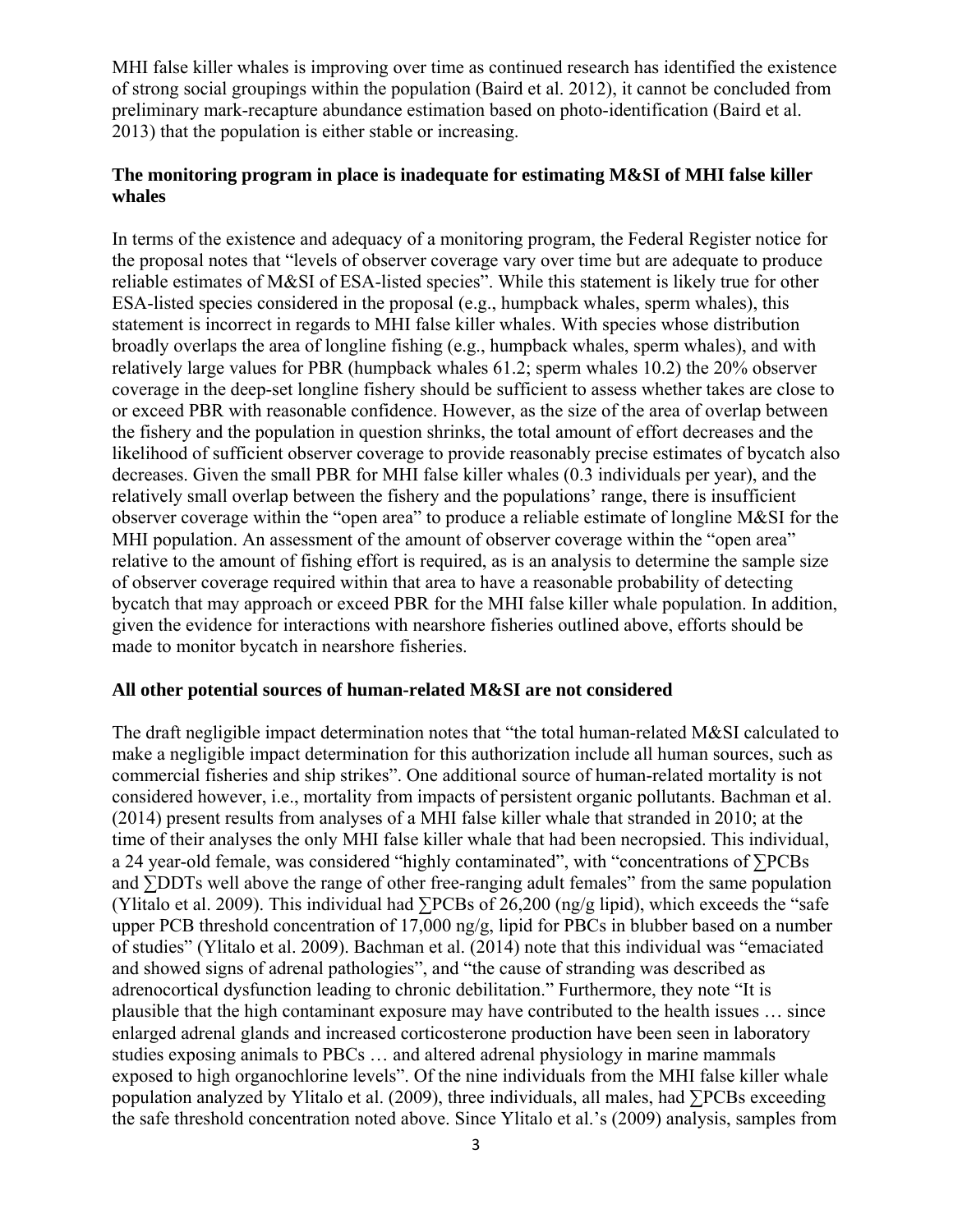31 additional individuals from this population have been analyzed, with mean ∑PCBs of 30,186 ng/g lipid (Foltz et al. in press). Of these, 23 individuals, including 11 females, have been documented with ∑PCBs exceeding the threshold of 17,000 ng/g lipid (Ylitalo et al. unpublished). Mean levels of ∑PCBs in these 23 individuals were 37,636 ng/g lipid (maximum = 108,596). As noted by Bachman et al. (2014) and numerous other authors, such high levels of persistent organic pollutants may have health impacts and thus potentially contribute to mortality. As such, this source of human-related mortality should be considered in the negligible impact determination.

In summary, information outlined above indicates that a negligible impact determination for MHI false killer whales is not supported by available data.

Thank you for the opportunity to provide comments.

Best regards,

Robin W. Baird, Ph.D. Research Biologist rwbaird@cascadiaresearch.org

Literature Cited

- Bachman, M.J., J.M. Keller, K.L. West, B.A. Jensen. 2014. Persistent organic pollutant concentrations in blubber of 16 species of cetaceans stranded in the Pacific Islands from 1997 through 2011. Science of the Total Environment 488-489:115-123.
- Baird, R.W., M.B. Hanson, G.S. Schorr, D.L. Webster, D.J. McSweeney, A.M. Gorgone, S.D. Mahaffy, D. Holzer, E.M. Oleson and R.D. Andrews. 2012. Range and primary habitats of Hawaiian insular false killer whales: informing determination of critical habitat. Endangered Species Research 18:47-61.
- Baird, R.W., A.M. Gorgone, S.D. Mahaffy, D.J. McSweeney, T. Cullins, D.R. Salden, M.H. Deakos, E.M. Oleson, D.L. Webster, and A.N. Zerbini. 2013. Preliminary survival and abundance estimates for main Hawaiian Island insular false killer whales based on markrecapture analyses of individual photo-identification data. Document PSRG-2013-14 presented to the Pacific Scientific Review Group.
- Baird, R.W., S.D. Mahaffy, A.M. Gorgone, T. Cullins, D.J. McSweeney and D.L. Webster. 2014. False killer whales and fisheries interactions in Hawaiian waters: variation between populations and social groups. Document PSRG-2014-14 presented to the Pacific Scientific Review Group.
- Baird, R.W., S.D. Mahaffy, A.M. Gorgone, T. Cullins, D.J. McSweeney, E.M. Oleson, A.L. Bradford, J. Barlow and D.L. Webster. 2014. False killer whales and fisheries interactions in Hawaiian waters: evidence for sex bias and variation among populations and social groups. Submitted to Marine Mammal Science.
- Foltz, K., R.W. Baird, G.M. Ylitalo, and B.A. Jensen. In press. Cytochrome P4501A1 expression in blubber biopsies of free-ranging Hawaiian false killer whales (*Pseudorca crassidens*) and other odontocetes. Exotoxicology.